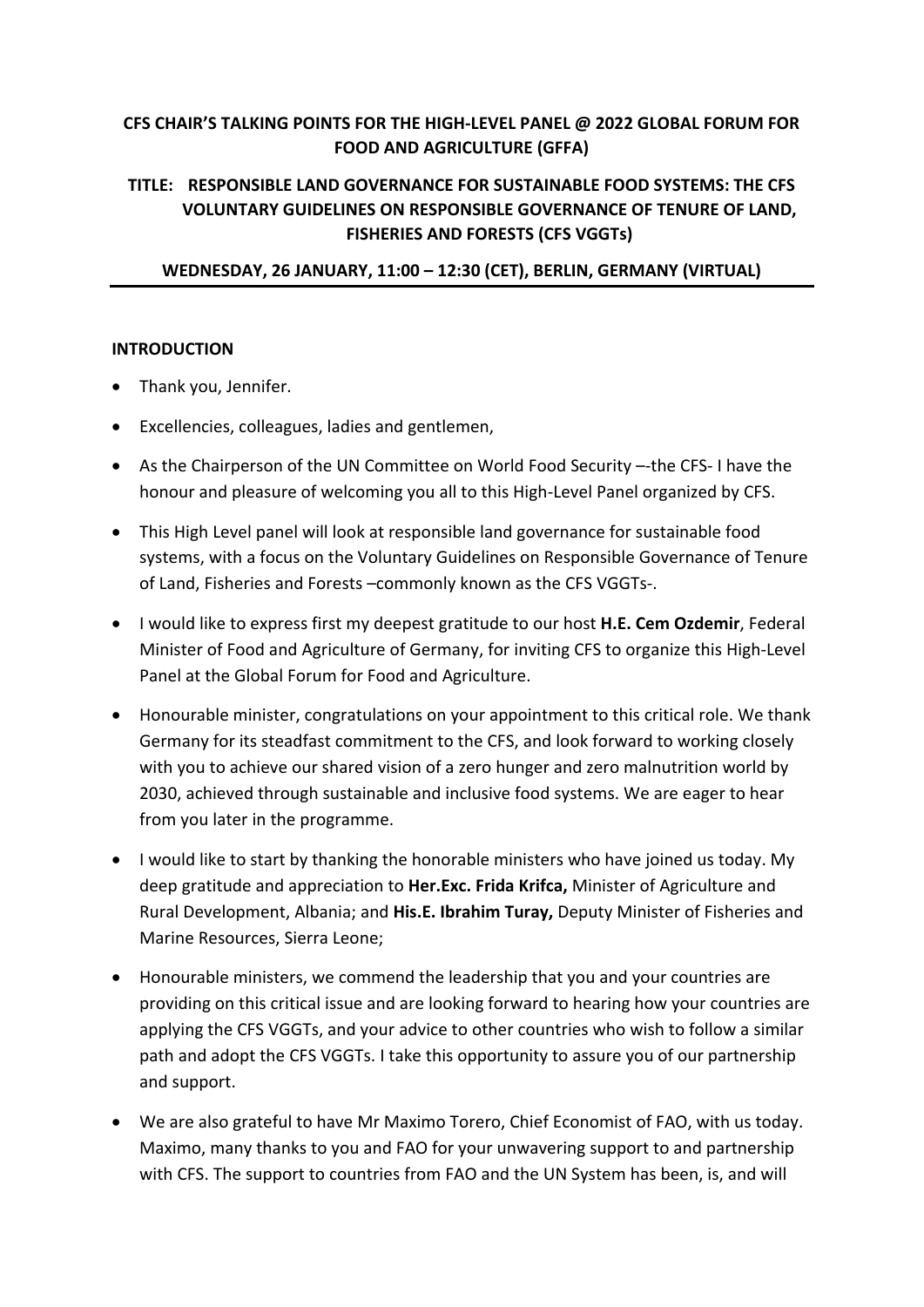continue being esssential to translate the VGGT and all other normative frameworks agreed at the CFS into country-led policies, strategies and institutions.

### **RESPONSIBLE LAND GOVERNANCE FOR SUSTAINABLE FOOD SYSTEMS**

Ladies and gentlemen,

- Land and its governance is the bedrock upon which all other food security and nutrition efforts are built. Land is the support of soils; of biodiversity; of water; of crops, trees and livestock; of farmers' livelihoods and cultures; not least, of the harvesting of renewable energies.
- At the CFS, established in 1974, and reformed in 2009 to serve as the foremost inclusive UN platform for global governance of food security and nutrition issues, governance of tenure was among the first major topics we addressed, in partnership with member states, the Rome agencies, the UN system, and many others.
- This saw governments, joined by other stakeholders, endorse the CFS VGGTs, in 2012 as an internationally negotiated framework to improve land governance, with a humanrights at its centre. This year – 2022 – marks the 10-year anniversary of the adoption of these guidelines.
- However, despite encouraging examples of the implementation of the VGGTs, the world's attention on land tenure has slid down the global priority list over the years.
- Now is the time to refocus our energies on responsible land governance for sustainable food systems and double down to achieve SDG 2, recognizing land and soils as the crucial foundational issues they are.

## **FAST-TRACKING RESULTS**

I would like to share with you **FOUR recommendations** for achieving this:

- **FIRST**, **recommit.** our governments and all stakeholders should recommit to uptake existing global frameworks such as the CFS VGGTs in our policies, strategies, legislation, regulatory frameworks and business models. I also urge you to utilize other relevant globally agreed CFS policy instruments closely related to sustainable land use and healthy soils, like the CFS Principles of Responsible Investment in Agriculture and Food Systems, the CFS Voluntary Guidelines on Food Systems and Nutrition; the Policy Recommendations on Agroecological and Other Innovative Approaches.
- **SECOND**, **integrate**. we should refrain from looking in isolation at issues of land, soil and biodiversity; at the protection and restoration of natural resources and rural prosperity; at healthy diets and the way we produce food. We need to adopt a food systems perspective taking advantage of the momentum generated by the UN Food Systems Summit held last year.